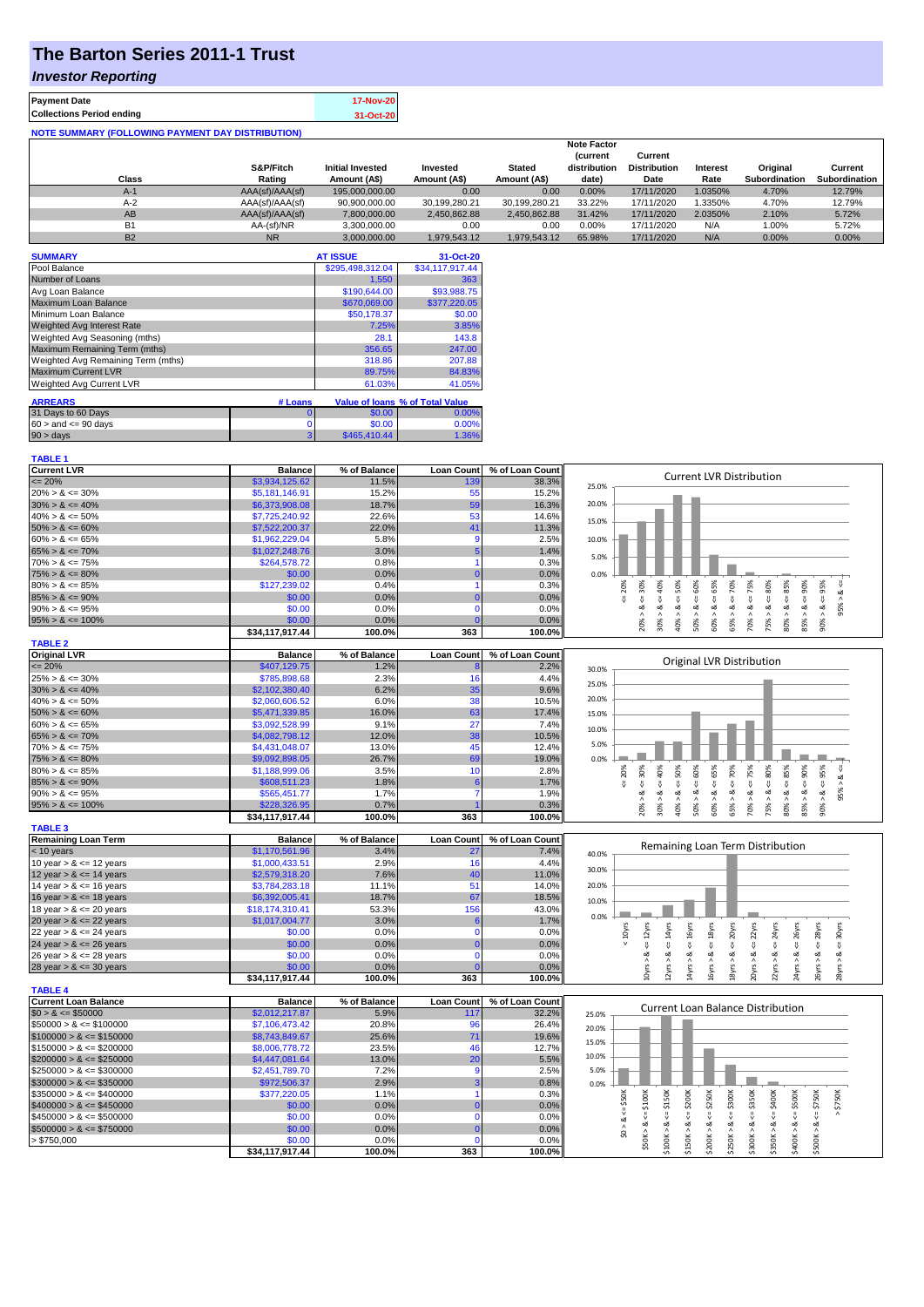### **The Barton Series 2011-1 Trust**

#### *Investor Reporting*

| <b>Payment Date</b><br><b>Collections Period ending</b><br><b>TABLE 5</b> |                                   | <b>17-Nov-20</b><br>31-Oct-20 |                   |                          |                                                                                                                                                                                                                           |  |  |
|---------------------------------------------------------------------------|-----------------------------------|-------------------------------|-------------------|--------------------------|---------------------------------------------------------------------------------------------------------------------------------------------------------------------------------------------------------------------------|--|--|
| <b>Loan Seasoning</b>                                                     | <b>Balance</b>                    | % of Balance                  | <b>Loan Count</b> | % of Loan Count          |                                                                                                                                                                                                                           |  |  |
| $= 6$ mths                                                                | \$0.00                            | 0.0%                          |                   | 0.0%                     | Loan Seasoning Distribution<br>4.0%                                                                                                                                                                                       |  |  |
| $> 8 \le 12$ mth                                                          | \$0.00                            | 0.0%                          | $\Omega$          | 0.0%                     | 3.5%                                                                                                                                                                                                                      |  |  |
| $12 > 8 \le 18$ mths                                                      | \$0.00                            | 0.0%                          | O                 | 0.0%                     | 3.0%                                                                                                                                                                                                                      |  |  |
| $18 > 8 \le 24$ mths                                                      | \$0.00                            | 0.0%                          | $\Omega$          | 0.0%                     | 2.5%<br>2.0%                                                                                                                                                                                                              |  |  |
| $2 > 8 \le 3$ years                                                       | \$0.00                            | 0.0%                          |                   | 0.0%                     | 1.5%                                                                                                                                                                                                                      |  |  |
| $3 > 8 \le 4$ years                                                       | \$0.00                            | 0.0%                          | $\Omega$          | 0.0%                     | 1.0%                                                                                                                                                                                                                      |  |  |
| $4 > 8 \le 5$ years                                                       | \$0.00                            | 0.0%                          | $\Omega$          | 0.0%                     | 0.5%                                                                                                                                                                                                                      |  |  |
| $5 > 8 \le 6$ years<br>$6 > 8 \le 7$ years                                | \$0.00<br>\$0.00                  | 0.0%<br>0.0%                  | 0                 | 0.0%<br>0.0%             | 0.0%                                                                                                                                                                                                                      |  |  |
| $7 > 8 \le 8$ years                                                       | \$0.00                            | 0.0%                          | 0                 | 0.0%                     | 6 mths<br>mths<br>$\leq 12$ mth<br>$<=$ 3 years<br>& $\leq$ = 4 years                                                                                                                                                     |  |  |
| $8 > 8 \le 9$ years                                                       | \$0.00                            | 0.0%                          |                   | 0.0%                     | 24                                                                                                                                                                                                                        |  |  |
| $9 > 8 \le 10$ years                                                      | \$1,173,760.33                    | 3.4%                          | 8                 | 2.2%                     | $<=$                                                                                                                                                                                                                      |  |  |
| > 10 years                                                                | \$32,944,157.11                   | 96.6%                         | 355               | 97.8%                    | $9 > 8 < 10$ years<br>$12 > 8$ <= 18 mths<br>$4 > 8 < z = 5$ years<br>$5 > 8 <$ <= 6 years<br>$6 > 8 < z < 7$ years<br>$7 > 8 < 8$ years<br>$8 > 8 < = 9$ years<br>∞<br>$\wedge$<br>$\hat{2}$<br>$\stackrel{\wedge}{\pi}$ |  |  |
|                                                                           | \$34,117,917.44                   | 100.0%                        | 363               | 100.0%                   | $18$ $\geq$                                                                                                                                                                                                               |  |  |
| <b>TABLE 6</b>                                                            |                                   |                               |                   |                          |                                                                                                                                                                                                                           |  |  |
| Postcode Concentration (top 10 by value)                                  | <b>Balance</b>                    | % of Balance                  | <b>Loan Count</b> | % of Loan Count          | Geographic Distribution                                                                                                                                                                                                   |  |  |
| 5700                                                                      | \$1,381,629.96                    | 4.0%                          | 16                | 4.4%                     | 0.1%                                                                                                                                                                                                                      |  |  |
| 2617                                                                      | \$934,122.69                      | 2.7%                          | 5                 | 1.4%                     | 17.9%                                                                                                                                                                                                                     |  |  |
| 5159                                                                      | \$819,621.84                      | 2.4%                          | 5                 | 1.7%                     |                                                                                                                                                                                                                           |  |  |
| 2605<br>2620                                                              | \$806,938.66<br>\$797,931.63      | 2.4%<br>2.3%                  |                   | 1.4%<br>1.7%             |                                                                                                                                                                                                                           |  |  |
| 5108                                                                      | \$762,924.70                      | 2.2%                          |                   | 1.9%                     | 5.2%                                                                                                                                                                                                                      |  |  |
| 5162                                                                      | \$742,423.94                      | 2.2%                          |                   | 1.9%                     | 54.1%                                                                                                                                                                                                                     |  |  |
| 2602                                                                      | \$624,922.94                      | 1.8%                          | 5                 | 1.4%                     |                                                                                                                                                                                                                           |  |  |
| 2615                                                                      | \$565,877.08                      | 1.7%                          | 9                 | 2.5%                     |                                                                                                                                                                                                                           |  |  |
| 5095                                                                      | \$555,692.76                      | 1.6%                          | 5                 | 1.4%                     | 22.7%                                                                                                                                                                                                                     |  |  |
|                                                                           |                                   |                               |                   |                          |                                                                                                                                                                                                                           |  |  |
| <b>TABLE 7</b>                                                            |                                   |                               |                   |                          | SA ACT NSW WA Other                                                                                                                                                                                                       |  |  |
| <b>Geographic Distribution</b>                                            | <b>Balance</b><br>\$7,734,928.06  | % of Balance<br>22.7%         | <b>Loan Count</b> | % of Loan Count<br>18.7% |                                                                                                                                                                                                                           |  |  |
| Australian Capital Territory<br>New South Wales                           | \$1,778,899.44                    | 5.2%                          | 68<br>14          | 3.9%                     |                                                                                                                                                                                                                           |  |  |
| Northern Territory                                                        | \$0.00                            | 0.0%                          | 0                 | 0.0%                     | Metro / Non-Metro / Inner City Distribution                                                                                                                                                                               |  |  |
| Queensland                                                                | \$0.00                            | 0.0%                          | n                 | 0.0%                     | 0.6%                                                                                                                                                                                                                      |  |  |
| South Australia                                                           | \$18,462,265.49                   | 54.1%                         | 226               | 62.3%                    | 16.4%                                                                                                                                                                                                                     |  |  |
| Tasmania                                                                  | \$0.00                            | 0.0%                          | $\Omega$          | 0.0%                     |                                                                                                                                                                                                                           |  |  |
| Victoria                                                                  | \$49,949.92                       | 0.1%                          | 2                 | 0.6%                     |                                                                                                                                                                                                                           |  |  |
| Western Australia                                                         | \$6,091,874.53                    | 17.9%                         | 53                | 14.6%                    |                                                                                                                                                                                                                           |  |  |
|                                                                           | \$34,117,917.44                   | 100.0%                        | 363               | 100.0%                   |                                                                                                                                                                                                                           |  |  |
| <b>TABLE 8</b>                                                            |                                   |                               |                   |                          |                                                                                                                                                                                                                           |  |  |
| Metro/Non-Metro/Inner-City                                                | <b>Balance</b>                    | % of Balance                  | <b>Loan Count</b> | % of Loan Count          |                                                                                                                                                                                                                           |  |  |
| Metro                                                                     | \$28,302,654.65                   | 83.0%                         | 298               | 82.1%                    | 83.0%                                                                                                                                                                                                                     |  |  |
| Non-metro                                                                 | \$5,598,835.43                    | 16.4%                         | 63                | 17.4%                    |                                                                                                                                                                                                                           |  |  |
| Inner city                                                                | \$216,427.36                      | 0.6%                          |                   | 0.6%                     | ■ Metro<br>Non-metro<br>Inner city                                                                                                                                                                                        |  |  |
| <b>TABLE 9</b>                                                            | \$34,117,917.44                   | 100.0%                        | 363               | 100.0%                   |                                                                                                                                                                                                                           |  |  |
| <b>Property Type</b>                                                      | <b>Balance</b>                    | % of Balance                  | <b>Loan Count</b> | % of Loan Count          |                                                                                                                                                                                                                           |  |  |
| <b>Residential House</b>                                                  | \$31,306,821.33                   | 91.8%                         | 332               | 91.5%                    | Occupancy Type Distribution                                                                                                                                                                                               |  |  |
| <b>Residential Unit</b>                                                   | \$2,811,096.11                    | 8.2%                          | 31                | 8.5%                     |                                                                                                                                                                                                                           |  |  |
| Rural                                                                     | \$0.00                            | 0.0%                          | O                 | 0.0%                     | 6.4%                                                                                                                                                                                                                      |  |  |
| Semi-Rural                                                                | \$0.00                            | 0.0%                          | 0                 | 0.0%                     |                                                                                                                                                                                                                           |  |  |
| <b>High Density</b>                                                       | \$0.00                            | 0.0%                          |                   | 0.0%                     |                                                                                                                                                                                                                           |  |  |
|                                                                           | \$34,117,917.44                   |                               | 363               | 100.0%                   |                                                                                                                                                                                                                           |  |  |
|                                                                           |                                   | 100.0%                        |                   |                          |                                                                                                                                                                                                                           |  |  |
| TABLE 10                                                                  |                                   |                               |                   |                          |                                                                                                                                                                                                                           |  |  |
| <b>Occupancy Type</b>                                                     | <b>Balance</b>                    | % of Balance                  | <b>Loan Count</b> | % of Loan Count          |                                                                                                                                                                                                                           |  |  |
| Owner Occupied                                                            | \$31,924,815.61                   | 93.6%                         | 338               | 93.1%                    |                                                                                                                                                                                                                           |  |  |
| Investment                                                                | \$2,193,101.83                    | 6.4%                          | 25                | 6.9%                     |                                                                                                                                                                                                                           |  |  |
|                                                                           | \$34,117,917.44                   | 100.0%                        | 363               | 100.0%                   | 93.6%                                                                                                                                                                                                                     |  |  |
| <b>TABLE 11</b>                                                           |                                   |                               |                   |                          |                                                                                                                                                                                                                           |  |  |
| <b>Employment Type Distribution</b>                                       | <b>Balance</b>                    | % of Balance                  | <b>Loan Count</b> | % of Loan Count          | Owner Occupied<br>Investment                                                                                                                                                                                              |  |  |
| Contractor                                                                | \$375,571.18                      | 1.1%                          | 11                | 1.7%                     |                                                                                                                                                                                                                           |  |  |
| Pay-as-you-earn employee (casual)                                         | \$1,093,091.74<br>\$26,891,606.22 | 3.2%<br>78.8%                 |                   | 3.0%<br>74.9%            | <b>LMI Provider Distribution</b>                                                                                                                                                                                          |  |  |
| Pay-as-you-earn employee (full time)                                      | \$2,324,608.10                    | 6.8%                          | 272<br>31         |                          |                                                                                                                                                                                                                           |  |  |
| Pay-as-you-earn employee (part time)<br>Self employed                     | \$1,400,835.46                    | 4.1%                          | 15                | 8.5%<br>4.1%             | 5.6%                                                                                                                                                                                                                      |  |  |
| No data                                                                   | \$2,032,204.74                    | 6.0%                          | 28                | 7.7%                     |                                                                                                                                                                                                                           |  |  |
|                                                                           | \$34,117,917.44                   | 100.0%                        | 363               | 100.0%                   |                                                                                                                                                                                                                           |  |  |
| <b>TABLE 12</b>                                                           |                                   |                               |                   |                          |                                                                                                                                                                                                                           |  |  |
| <b>LMI Provider</b>                                                       | <b>Balance</b>                    | % of Balance                  | <b>Loan Count</b> | % of Loan Count          |                                                                                                                                                                                                                           |  |  |
| QBE                                                                       | \$32,222,685.59                   | 94.4%                         | 350               | 96.4%                    |                                                                                                                                                                                                                           |  |  |
| Genworth                                                                  | \$1,895,231.85                    | 5.6%                          | 13                | 3.6%                     |                                                                                                                                                                                                                           |  |  |
|                                                                           | \$34,117,917.44                   | 100.0%                        | 363               | 100.0%                   |                                                                                                                                                                                                                           |  |  |
| <b>TABLE 13</b>                                                           |                                   |                               |                   |                          | 94.4%                                                                                                                                                                                                                     |  |  |
| <b>Arrears</b>                                                            | <b>Balance</b>                    | % of Balance                  | <b>Loan Count</b> | % of Loan Count          | $\blacksquare$ QBE<br>Genworth                                                                                                                                                                                            |  |  |
| $\leq 0$ days                                                             | \$32,682,845.23                   | 95.8%                         | 352<br>F          | 97.0%                    |                                                                                                                                                                                                                           |  |  |
| $0 >$ and $\leq$ 30 days                                                  | \$969,661.77                      | 2.8%                          |                   | 2.2%                     |                                                                                                                                                                                                                           |  |  |
| $30 >$ and $\leq 60$ days                                                 | \$0.00                            | 0.0%                          | $\Omega$          | 0.0%                     | Interest Rate Type Distribution                                                                                                                                                                                           |  |  |
| $60 >$ and $\leq 90$ days                                                 | \$0.00<br>\$465,410.44            | 0.0%<br>1.4%                  |                   | 0.0%<br>0.8%             | 9.8%                                                                                                                                                                                                                      |  |  |
| 90 > days                                                                 | \$34,117,917.44                   | 100.0%                        | 363               | 100.0%                   |                                                                                                                                                                                                                           |  |  |
| <b>TABLE 14</b>                                                           |                                   |                               |                   |                          |                                                                                                                                                                                                                           |  |  |
| <b>Interest Rate Type</b>                                                 | <b>Balance</b>                    | % of Balance                  | <b>Loan Count</b> | % of Loan Count          |                                                                                                                                                                                                                           |  |  |
| Variable                                                                  | \$30,790,127.71                   | 90.2%                         | 333               | 91.7%                    |                                                                                                                                                                                                                           |  |  |
| Fixed                                                                     | \$3,327,789.73                    | 9.8%                          | 30                | 8.3%                     |                                                                                                                                                                                                                           |  |  |
|                                                                           | \$34,117,917.44                   | 100.0%                        | 363               | 100.0%                   |                                                                                                                                                                                                                           |  |  |
| <b>TABLE 15</b>                                                           |                                   |                               |                   |                          | 90.2%                                                                                                                                                                                                                     |  |  |
| <b>Weighted Ave Interest Rate</b><br><b>Fixed Interest Rate</b>           | <b>Balance</b><br>3.67%           | <b>Loan Count</b><br>30       |                   |                          | <b>■ Variable</b><br>Fixed                                                                                                                                                                                                |  |  |